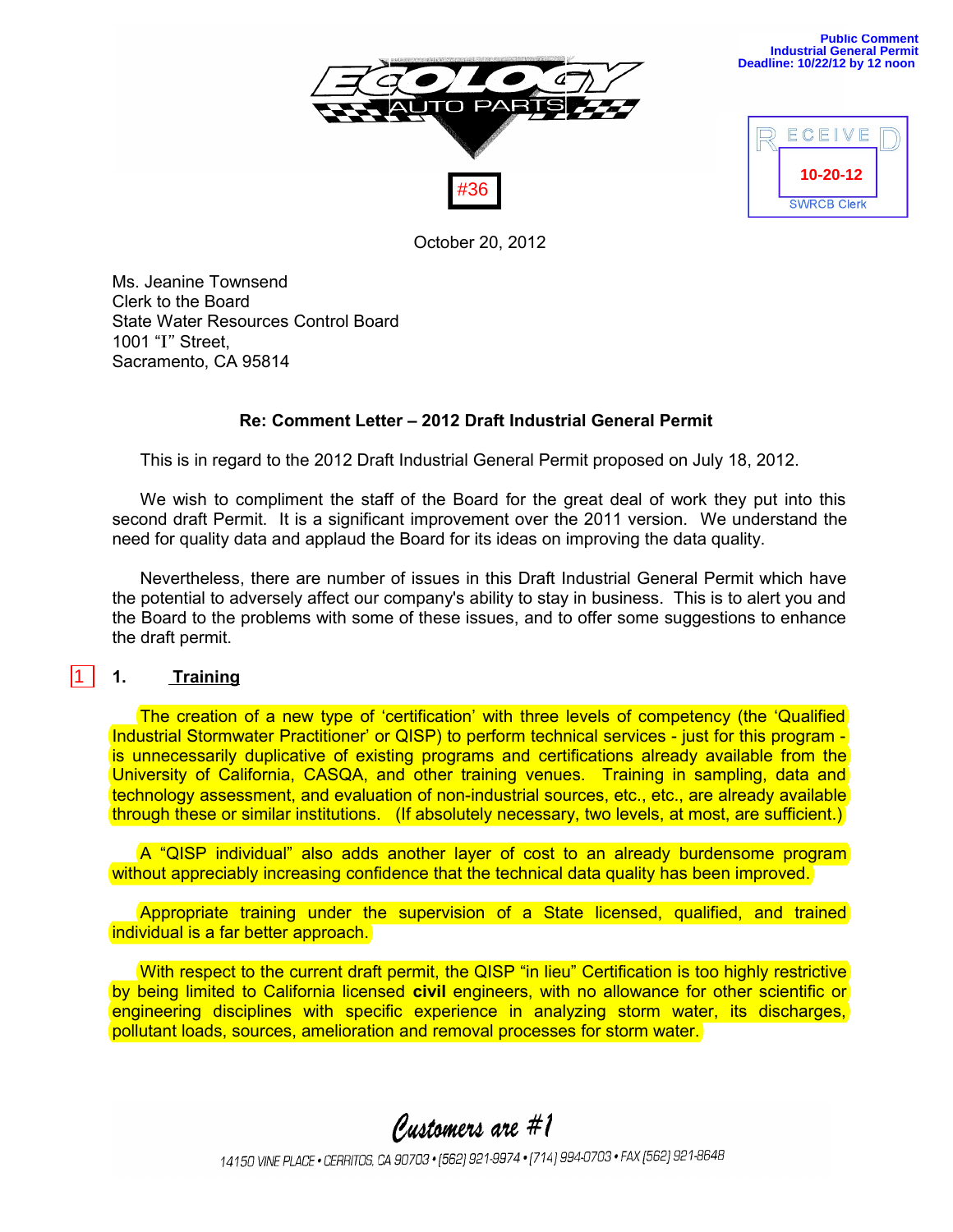Examples of such technical disciplines which have the potential to provide equal or superior registration, training and experience - directly pertaining to storm water discharges - include licensed chemical engineers, industrial engineers, mechanical engineers, chemists, or petroleum engineers.

The limitation to licensed civil engineers also unnecessarily limits the ability of qualified minority individuals to analyze, prepare, and write SWPPPs under this Draft permit.

*(We note that civil engineering projects relating to storm water "fixed works" or constructed projects such as load bearing structures, dams, diversion structures, impoundments, etc. are rightly to be performed by licensed civil engineers. We believe that such structures must be performed under the responsible charge of licensed civil engineers.)* 

We urge the Board to change the registration requirement to include the above engineering and technical branches with more direct engineering experience and practice - such as licensed chemical or mechanical engineers – for the QISP qualified licensees. Alternatively, the Board could simply delete 'civil' from sections referring to engineering licenses.

#### **2. Definitions**

3

4

5

Well defined standards are the key to clearly determining compliance with the permit, hence:

a.) We are requesting that the Board specifically define what is meant by "*significant*" because it is used numerous times in the permit. At this point the permit does not define exactly what a significant quantity is!! This could be gallons per event, pounds spilled, area of spill, mg/day, or some other quantifiable unit. We note that 'reportable quantities' are referenced with respect to Hazardous substances, but that definition only applies to land discharges under DOT regulations. We also note that the County of Riverside specifically refers to a gallon or less of oil or similar substances as NOT being significant. 2 I

b.) Due to our experience with overzealous inspectors, we are requesting that the Board *specifically exclude containerized storm water* prior to treatment in the definition of what constitutes a "non-stormwater" discharge. This would also bring the Permit in line with the Sector specific Permit recently adopted by the Santa Ana Regional Board (Region 8).

c.) And we would like to see the definition of "*annual average*" defined the same as in the Sector specific Permit recently adopted by the Santa Ana Regional Board (Region 8). This definition specifically defines an annual average – with the exception of pH – to be the geometric mean value. This would be consistent across the state and would avoid the problems with outliers frequently encountered with measurements of stream flows and water bodies.

# **3. Numerical compliance values**

Under recent court cases concentration is used to determine compliance with standards such as CTRs. However, it is well known that mass discharges are the preferred technique for determining impacts of contaminants discharged into stream flows; particularly in dispersion modeling of fluid flows.

Changing from a concentration based standard (which tells you nothing) to a mass discharge standard would have the benefit of allowing easy calculations of water bodies' ability to absorb additional contaminants and would make future calculations of mass loading allowances much easier.